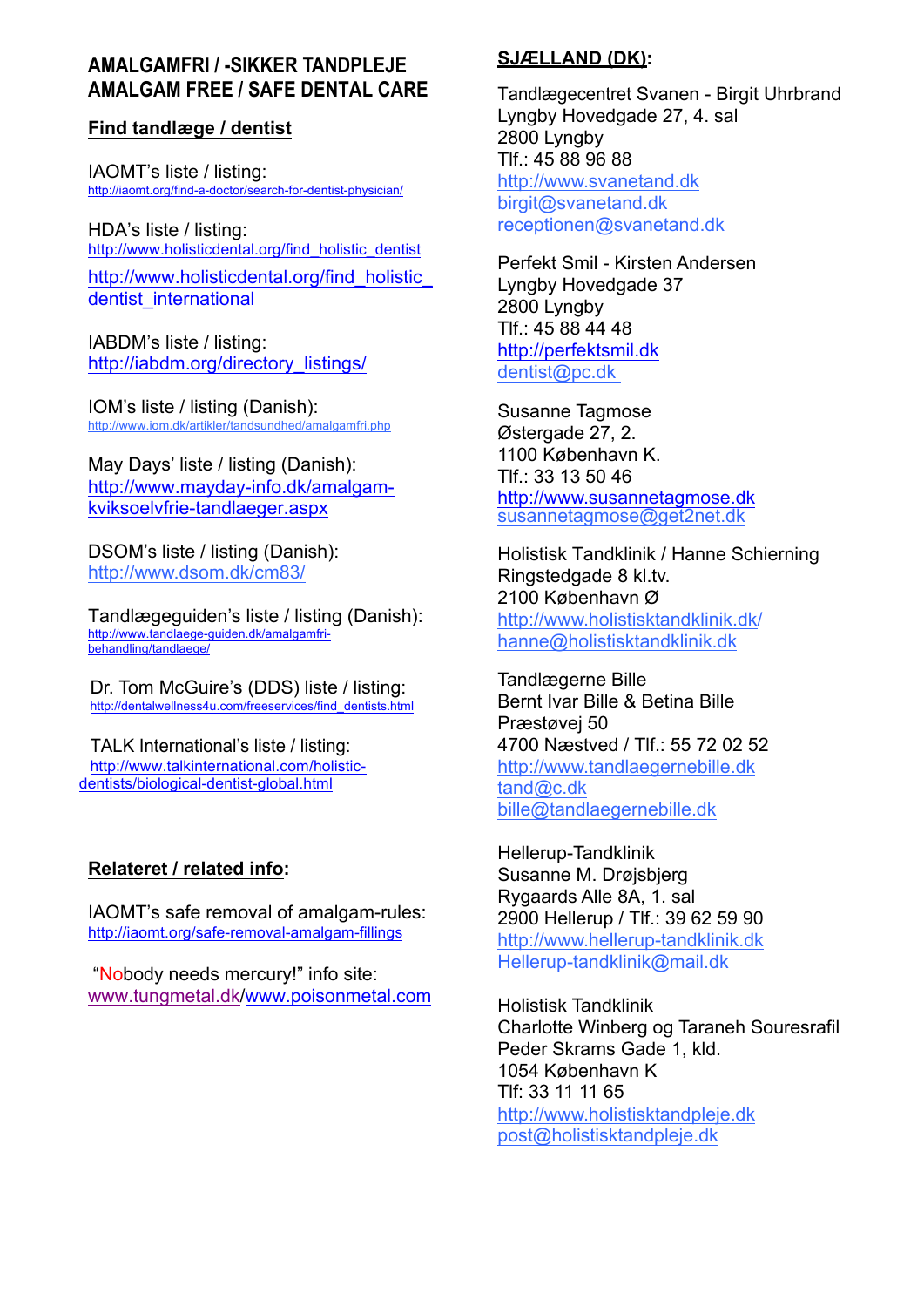# **SJÆLLAND (DK) fortsat / continued:**

Vithus Torke Hartz Rosenørns Allé 2, 2. th. 1634 København V Tlf.: 35 39 22 63 http://www.vithushartz.dk

Sund Tandpleje Johnny Bengtsson & Malene Rosen Farum Hovedgade 15, 1. Sal 3520 Farum Tlf.: 44 95 23 05 / Mobil: 23 71 11 48 http://www.sundtandpleje.dk/ klinik@sundtandpleje.dk

Tandlægecentret Hillerød Dennis Christensen Torvet 1 A 3400 Hillerød Tlf.: 48 25 55 66 http://www.dentis.dk info@dentis.dk

Tandlæge Jens Bjerregaard Carolinevej 3 2900 Hellerup Tlf.: 39 62 01 41 http://www.tuborgtand.dk tuborgtand@post.tele.dk

# **FYN (DK):**

Grethe Ecklon Mølledammen 17, Bullerup 5320 Agedrup Tlf.: 66 10 79 97 team\_ecklon@tandlaegepost.dk

Din Tandlæge Svendborg Milan Petø, Helle Torp og Tina Eder Standvej 2A 5700 Svendborg Tlf.: 62 21 65 15 http://www.dintandlaege-svendborg.dk mail@dintandlaege-svendborg.dk

# **JYLLAND (DK):**

Poul Folke Christensen Konsulent, Kommunal tandpleje A.S. Ørstedsvej 22 8800 Viborg  $T$ lf  $\cdot$  87 25 27 20

Klinik for tandsundhed Bent Christiansen, Ingrid Sommer, Helene Leth Nielsen og Nina Bahnsen Tobaksgården 3 8700 Horsens Tlf.: 75 61 27 77 http://www.klinikfortandsundhed.dk klinik@klinikfortandsundhed.dk

Fællesklinikken Lene Bovbjerg Mortensen Jernbanegade 9 7900 Nykøbing Mors Tlf: 97 71 10 81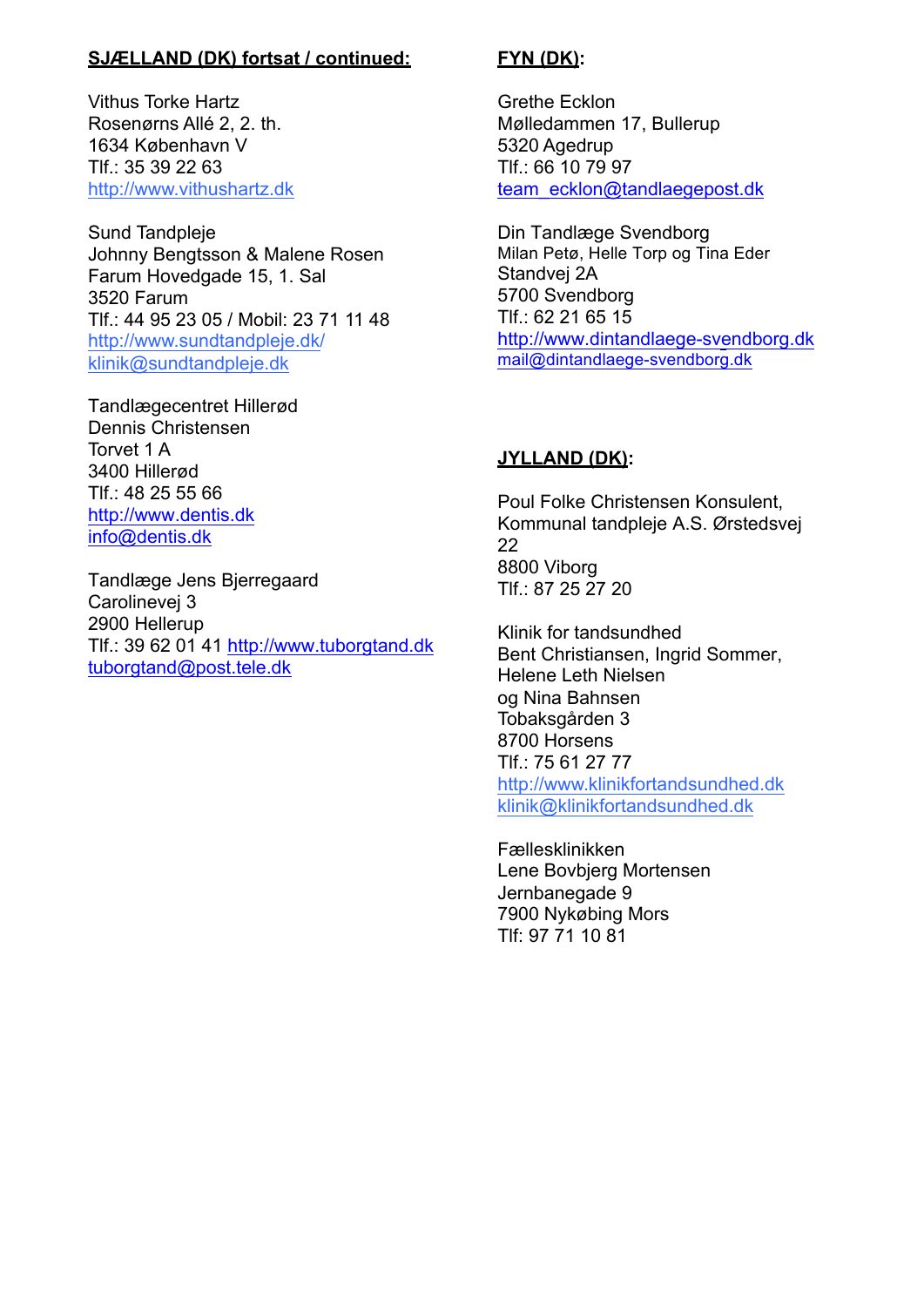## **AMALGAMFRI TANDPLEJE, UDLAND AMALGAM FREE DENTAL CARE, ABROAD**

# **LIECHTENSTEIN (FL)**

Zahnartzpraxis Lichtenberg Jens Lichtenberg Landstrasse 342 FL - 9495 Triesen Tel.: +423 370 27 00 http://www.lichtenberg.li info@lichtenberg.li

## **SCHWEIZ (CH)**

Paracelsus Klinik/ Center for Holistic Medicine and Dentistry CH-9062 Lustmuehle Tlf.: +41 71 335 71 71 http://www.paracelsus.ch/ dent@paracelsus.ch

# **TYSKLAND / GERMANY (D)**

Tagesklinik Dr. Volz & Dr. Scholz (Også / also Dr. Joachim Mutter arbejder her / works here) Dr. Ulrich Volz / Dr. Holger Scholz Lohnerhofstr. 2 D-78467 Konstanz http://www.zahnklinik.de info@zahnklinik.de **Info om / about Dr. Joachim Mutter**: http://www.zahnklinik.de/ umwelt integrativ

## **GOOGLE Tyskland / Germany (D)**

http://www.google.dk/search? hl=da&client=safari&rls=en&q=amalgamfreie+praxis &aq=f&aqi=&aql=&oq=&gs\_rfai=

# **SVERIGE / SWEDEN (S)**

Malmö Implantat Grupp Stefan Ohlsson Friisgatan 31 S-214 21 Malmö Tlf.: +46 40 97 57 57 Fax: +46 40 30 56 27 http://www.malmoimplantatgrupp.se

## **SVERIGE / SWEDEN (fortsat/continued)**

Karin Öckert Leg. tandl. och specialist i Parodontologi http://www.ockert.com/

Christer Malmström Leg. tandl. Tlf.: +46 42 23 73 02 http://www.misac.se/index.html malmstroem@swipnet.se christer.malmstroem@tele2.se

Tandvårdsskadeforbundet Kungsgatan 29 S-46130 Trollhättan Tlf.: +46 520 80 600 Fax: +46 520 80 602 http://www.tf.nu info@tf.nu

# **USA**

Integrative Dentistry Paul G. Rubin, DDS, MIAOMT 9730 3rd Ave. NE Suite 205 Seattle, WA, 98115 **USA** Tlf.: +1 206-367-4712 http://www.drpaulrubin.com/ drpaul@drpaulrubin.com

American Bio-Compatible Dental, Inc. Dr. James Rota 924 Westwood Boulevard Suite 505 Los Angeles, CA 90024 Tel.: +1 310-208-4297 http://www.drrota.com dentistry@drrota.com

Dr. Tom McGuire's Dental Wellness Institute (Ikke praktiserende tandlæge, se detaljer nedenfor under "verden") 321 S. Main St., #503 Sebastopol, CA 95472 USA Tlf.: +1 707-829-7220

http://www.dentalwellness4u.com/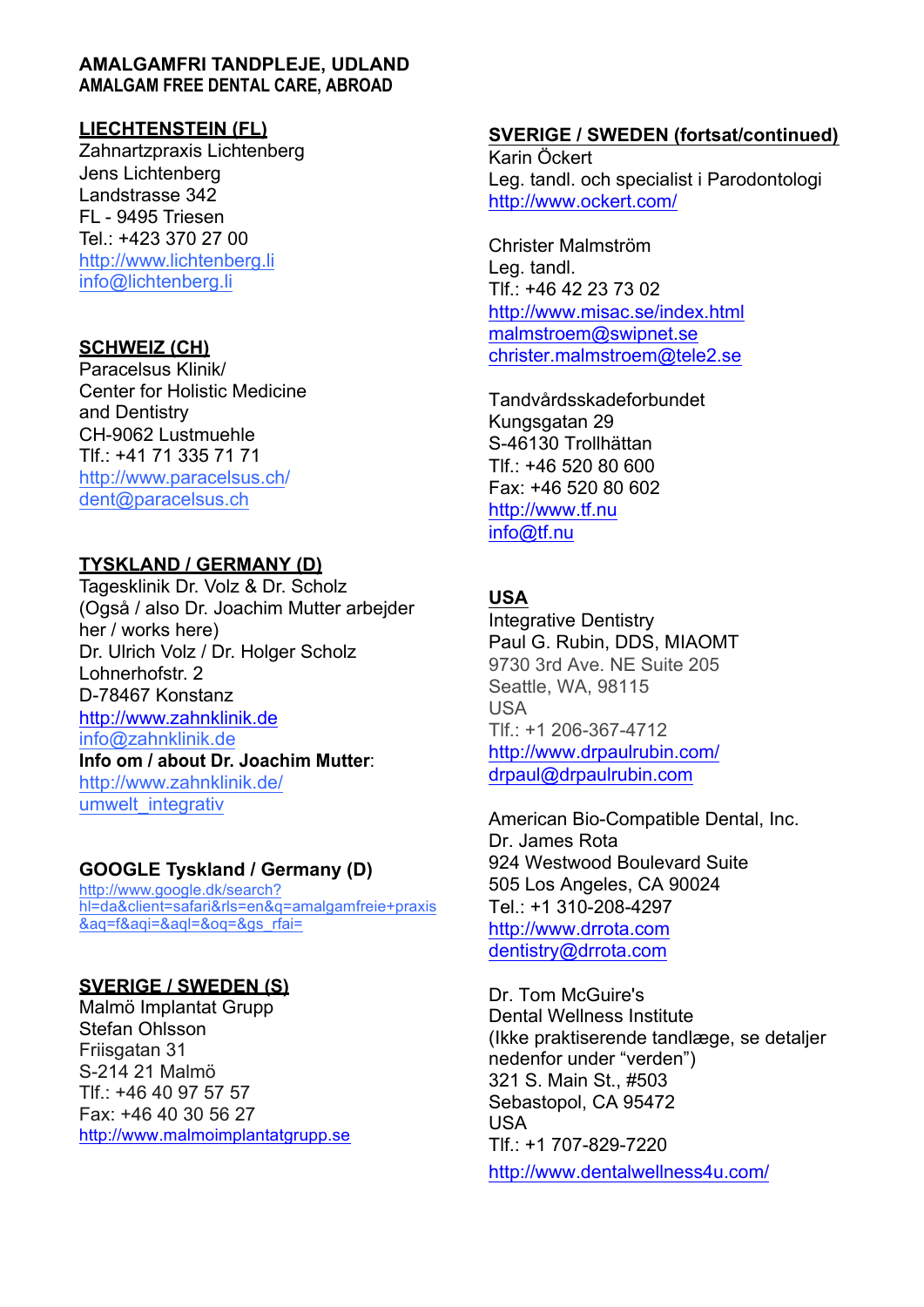## **SPANIEN / SPAIN**

I attach you the list of Hg-free dentists we have in Spain that use similar guidelines as the IAOMT to remove amalgams, that offer composites free of BPA and that also offer zirconia instead of titanium

## **ANDALUCÍA**

### **CÁDIZ**

**Dr. Antonio Ferrer López**

*CENTRO DENTAL FERRER*

C/. Trafalgar, 7 - 1º entreplanta

11201, Algeciras

Tel.: 956587001

holistica@centrodentalferrer.com

www.centrodentalferrer.com

#### **MÁLAGA**

**Dra. Silvia del Cid Rodríguez** 

*Integra Dental*

Plaza Federico García Lorca, 9, Local

29620 Torremolinos

Málaga

Tel.: 952058225

www.integradental.es

info@integradental.es

#### **Dra. Mª Ester Borisonik**

C/. Amadeo Vives, 4

Piso 2º, Puerta 1

Málaga

Tel.: 952318385

Avda. de la Fuensanta, 98

Pizarra Málaga

Tel.: 952483536

#### **CÓRDOBA**

*Dr. Pedro Ángel Moreno Cabello* Médico Estomatólogo Director *Clínica Dental Moreno Cabello* Avda. Los Molinos, 7 3º 2 14001 Córdoba Tel.: 957.47.03.53 www.morenocabello.com pedro@morenocabello.com

#### **GRANADA**

*Dra. Ángela María Puentedura Muñoz Clínica Dental Puentedura* Avda. Federico García Lorca, 2 Bajo 18014 Granada Tels.: 958.16.29.19 / 630.41.09.08 www.clinicadentalpuentedura.es infodental@puentedura.es clinicadentalpuentedura@hotmail.es

#### **SEVILLA**

#### *Dra. Andrea del Pilar Burbano Cendales*

*Clínica ORTODONT*

Odontóloga Neurofocal

Ortopedia Funcional de los maxilares con enfoque biológico

(Principalmente para niños de 3 años en adelante con problemas de crecimiento óseo y dental)

C/. Castilla, 139A

41010 Sevilla

www.ortodont.es

ortodont@ortodont.es

Tel.: 620.17.47.04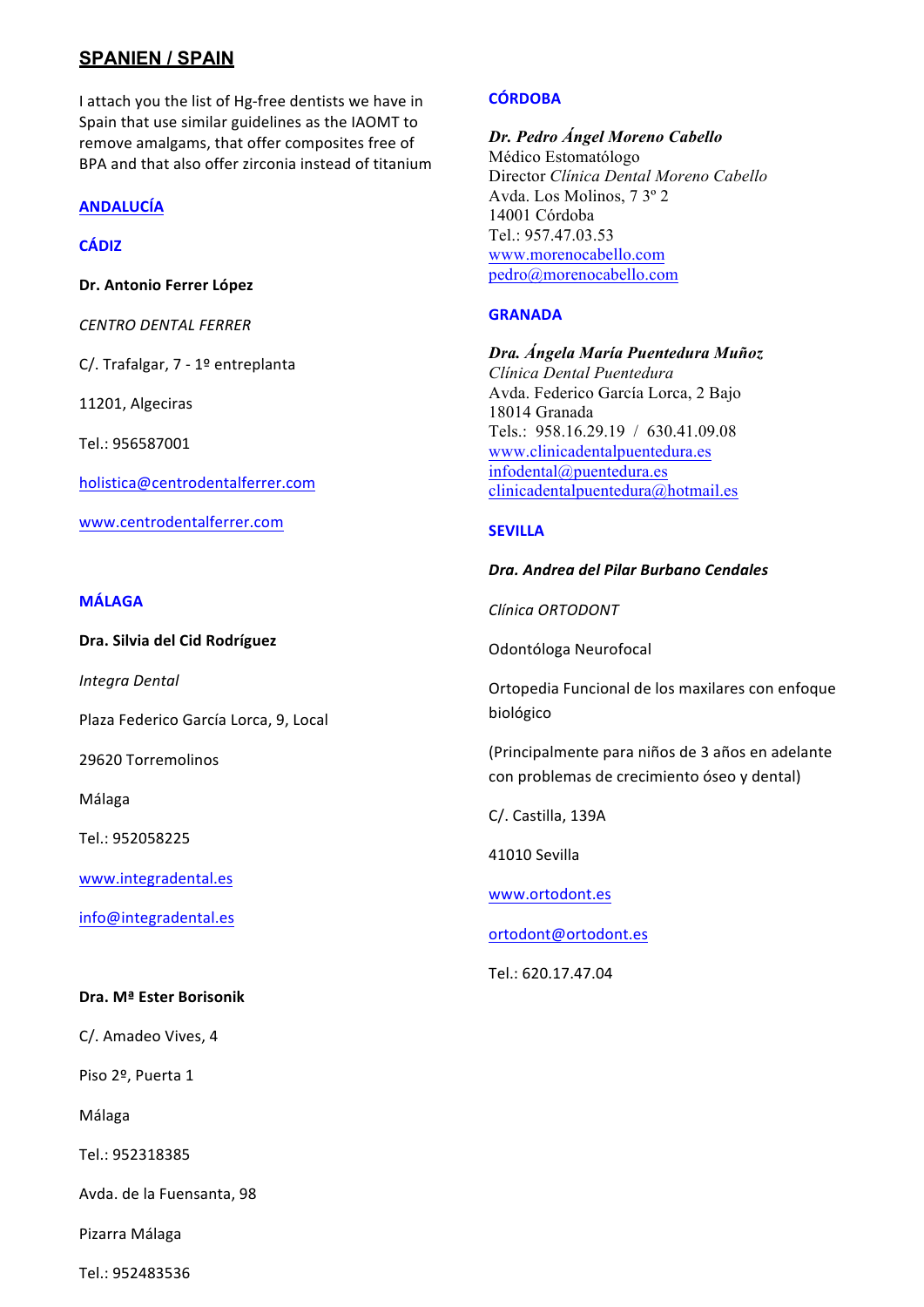### **ALMERÍA**

# **Dra. Ana Belén Ontiveros Pérez** *Clínica Ontiveros S.L.* Avenida Nicolás Salmerón, 36-Bajo 04700 El Ejido (Almería) (Frente a la piscina municipal de El Ejido) Emails: clinicaontiveros@gmail.com info@clinicaontiveros.com Tels.: 950.48.94.14; 608.85.67.65

www.clinicaontiveros.com

# **BALEARES**

### **MALLORCA**

## **Dra. MARÍA EVA FERRO ABATTO**

C/. Antonio Garcías, 14 - 1º Izq.

07620 Llucmajor - Mallorca

Tel.: 971.66.02.83

clinicaferro@telefonica.net

**CLÍNICA DENTAL** *THERAPIE CENTRUM*

**Dra. Ina Althaus-Bondulich**

C/. Jaime III, 14

07012 Palma de Mallorca 

Tel.: 971.7171.72 

Fax: 971.71.71.62 

dental@dental-mallorca.com

www.dental-mallorca.com

**CLÍNICA DENTAL** *CRISTAL, S.L.*

Avda. José Antonio, 14

Edif. Caja Canarias

38750 - El Paso 

Tel.: 922.49.71 29

www.dental-cristal.com

info@dental-cristal.com

## **ASTURIAS**

## **Dra. MERCEDES CAVALLÉ ANDÚJAR**

*Policlínica Dental Machín-Cavallé*

C/. Uría, 20 - 3º Dcha.

33003 Oviedo

Tel. - Fax: 985 207 101 / 985 226 551

mercedescavalle@hotmail.com, clinica@machincavalle.es

www.machincavalle.es

## Dra. **AMELIA de la BALLINA PERUYERA**

*Odontología Bioenergética*

C/. Magdalena, 63 bajo

33300 Villaviciosa

Oviedo

Tel.: 985 890 704

ameliaballina@hotmail.es

www.sekmo.es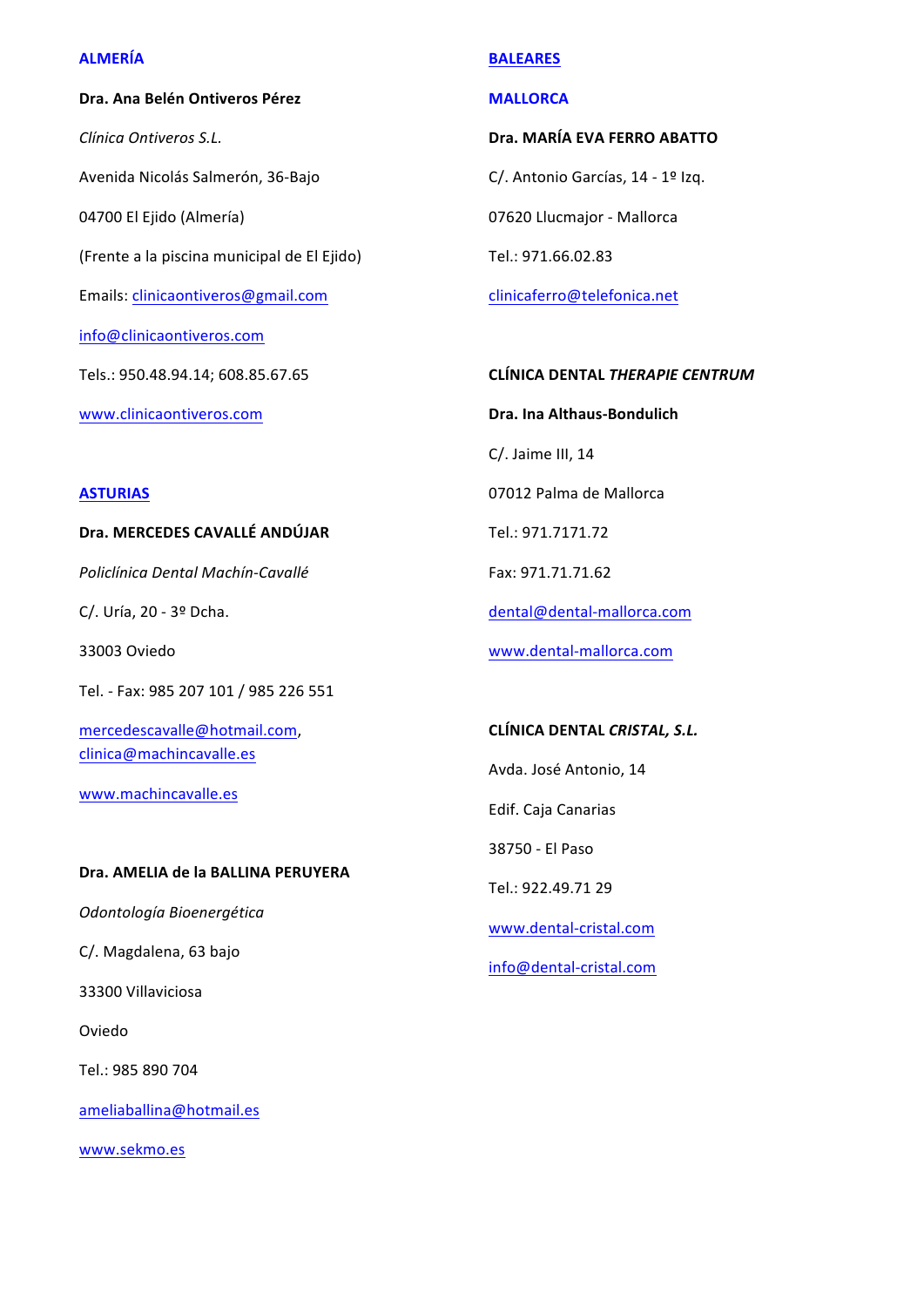#### **CANARIAS**

### **LAS PALMAS de GRAN CANARIA**

**Dr. Paul Brami** *Clínica Dental Holística* C/. Cayetano de Lugo, 41 - bajo 35004 Las Palmas de Gran Canaria Tel.: 928 248 474 Fax: 928 233 663 paulbrami@telefonica.net, sadsv@telepolis.com http://perso.wanadoo.es/sadsv/index.htm

#### **Clínica Dental** *Taoro*

Carretera Parque Taoro, 16-18 38400 Puerto de la Cruz Santa Cruz de Tenerife Tel.: 922 36 80 80 Fax: 922 36 81 00 tecnica-dental@telefonica.net www.oraldesign-taoro.com/es/mail.php 

## **CASTILLA-LEÓN**

**Dr. JESÚS DOMÍNGUEZ**

*Clínica Dental García Anguera*

### **LEÓN**

#### **TENERIFE**

#### **Dra. MARÍA DEL PILAR MARTÍN SANTIAGO**

*Clínica de Estética Bucodental*

C/. Don Quijote Nº 22

38203 La Laguna - Tenerife

Tels.: 922 264 716 / 922 255 250

Fax: 922 264 300

donquijote2122@gmail.com, donquijote22@arrakis.es

www.clinicadentalpilarmartin.com

# C/. Julio del Campo, 8 - 2º 24002 León Tels.: 987 22 22 68 Fax: 987 22 22 79

jesus@cdga.e.telefonica.net

www.infomed.es/sekmo/miembros/jdominguez.pdf

## **Dr. JUAN JOSÉ MARTÍN JEREZ**

C/. Juan Manuel Durán, 17 - 1º

38203 La Laguna - Tenerife

juan\_jose21\_1@hotmail.com

www.infomed.es/sekmo/miembros/jjmartin.pdf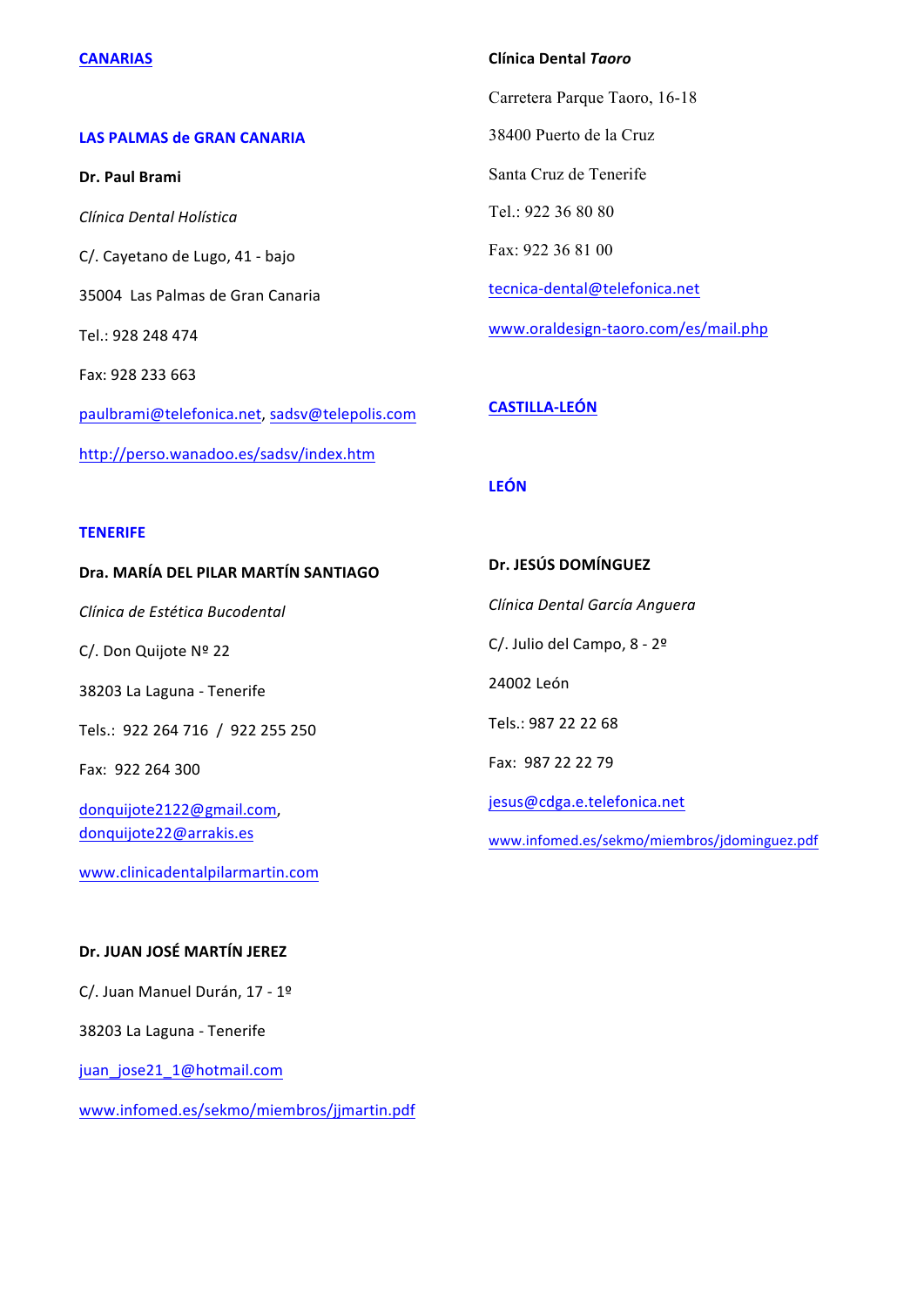#### **CATALUÑA**

#### **BARCELONA**

**Dr. Josep María Sancho Trigo**

Carrer del Centre, 28-30

08850 Gavà (Barcelona) 

Tel.: 93.662.91.04 

C/. Platón, 6 - 3º 1ª

08021 Barcelona 

Tel.: 93.201.33.44 // 93.512.13.41

www.doctoralia.es/medico/sancho+trigo+jose+mar ia-10390291

drsancho@infomed.es

#### **Dr. Xavier Oliva Ochoa**

*Clínica Oliva*

C/. Josep Umbert, 126-128

08400 Granollers (Barcelona)

Tel.: 93.879.51.99

Fax: 93.879.23.73

joliva@clinicaoliva.com

www.clinicaoliva.com

#### **Dra. Melibea Vallvé Ripoll**

*Centro Odontológico de los Dres. Miravé* Plaza Repartidor, 14- Bajo 2ª 08901 L'Hospitalet de Llobregat (Barcelona) Tel.: 93.337.45.00 www.clinica-mirave.com

meli@clinica-mirave.com

## **NADAL - CENTRO DE ODONTOLOGÍA BIOLÓGICA Y TRADICIONAL**

C/. Entenza 168, local 2

Barcelona

Tel.: 93.322.17.41

Fax: 93.419.59.99

jnadal@infomed.es

www.doctornadal.com

#### **CENTRO DE ODONTOLOGÍA BIOENERGÉTICA**

Kinesiología aplicada.

**Dra. Ana Delgado Rabadá**

Policlínica Dental Guinardó

Av. Mare de Déu de Montserrat, 145

08041 Barcelona

Tel.: 93 436 47 56

anadelgadorabada@hotmail.com

**Dr. Javier de Pedro Sánchez** *ODONTOLOGÍA BIOENERGÉTICA* Rambla Brazil, 4, local 1 Barcelona.

Tel.: 93 411 21 74

info@clinicadentaldepedro.com

**Dr. Jaume Ibarrola Dra. Dileta Achilli** *BIODENT* Plaza de Maragall, 8 y 9 Barcelona / Tel.: 93 407 08 38 biodent@dentoneural.com webterapianeural@gmail.com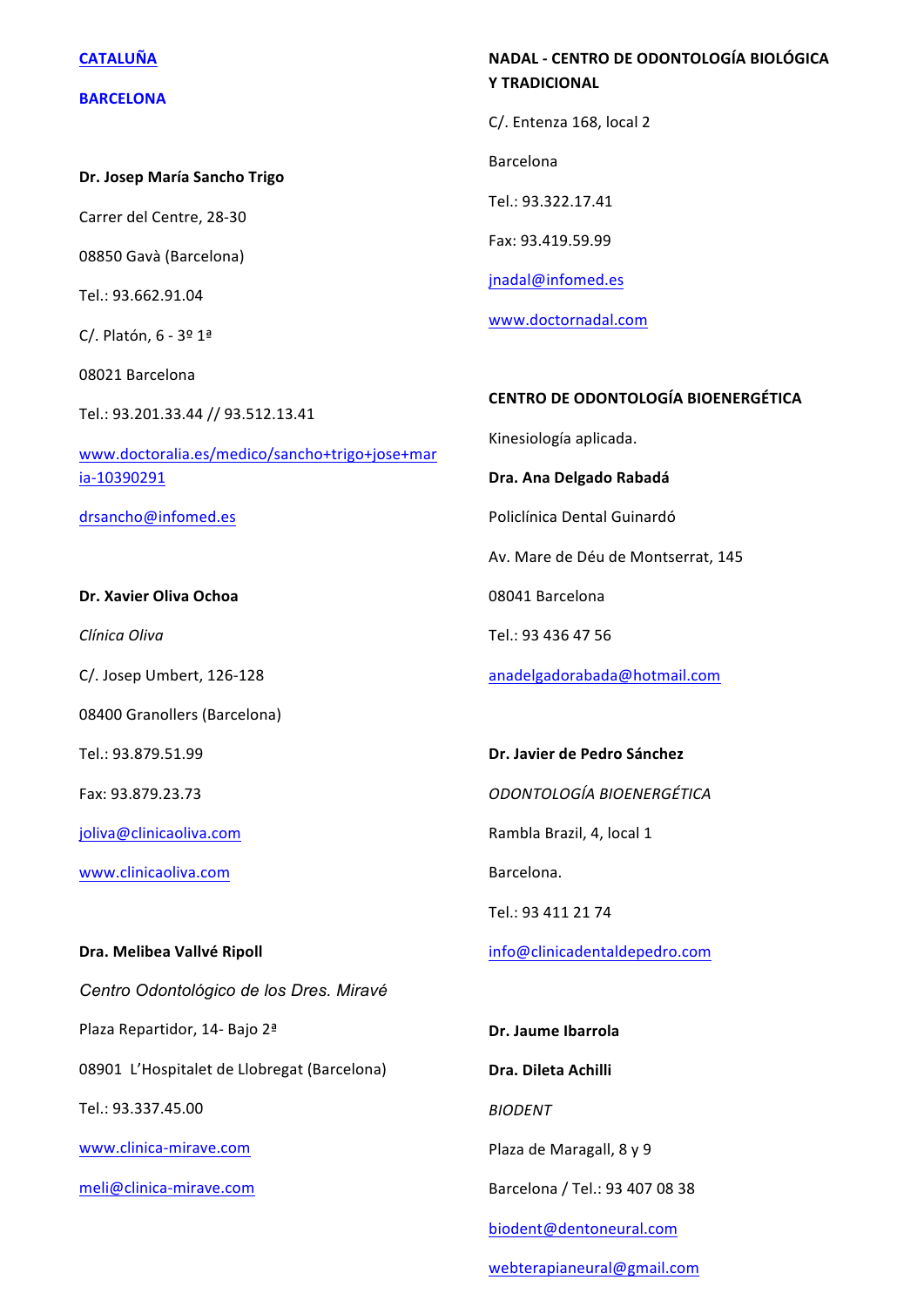# **Dr. Joan Mitjans**  Ronda Universidad 7, 6º Tercera Barcelona mitjanscarim@terra.es Tel.: 93 318 14 09 **Dr. Patrick Bache** C/. Ganduxer, 123 - Bajos 1ª 08022 Barcelona Tel.: 93.280.24.61 mail@bachcentre.com contacto@dentacron.com administracion\_dentacron@telefonica.net www.dentacron.com www.dentacron.com/retirada\_de\_amalgamas.html www.dentacron.com/test\_personal.html

Dra. Paula Esparza Bofill

Directora de *Happy Clínica*

C/. Rosellón, 255-2º, 1ª

08080 Barcelona

Tel.: 93.217.01.73

www.happyclinica.es 

info@happyclinica.es, cuca\_martina@yahoo.es

**Dra. Mª Ángeles Marín** *Clínica Marín* Paseo Valldaura, 28 Barcelona / Tel. 93.428.25.52 clinicadentalmarin@yahoo.es **Dra. Mª del Carmen Ros Trenchs** C/. Córsega, 378 – 380 Entresuelo  $3<sup>a</sup>$ 08037 Gracia Barcelona Tel. 93.457.00.12 http://clinicadentalros.com/contacto cros@infomed.es info@clinicadentalros.com 

## **GIRONA**

## **NADAL - CENTRO DE ODONTOLOGÍA BIOLÓGICA Y TRADICIONAL**

(Tossa de Mar)

Av. Costa Brava, 24 - 1º

Tel.: 972. 34.21.65

jnadal@infomed.es

www.doctornadal.com

**Dr. Patrick Bache** (visita sólo los viernes)

*APPLEDENT GIRONA*

Josep Miquel Lara

Travessia Canaders 2, 2º1ª

17002 Girona

972 21 55 03

appledentgirona@hotmail.es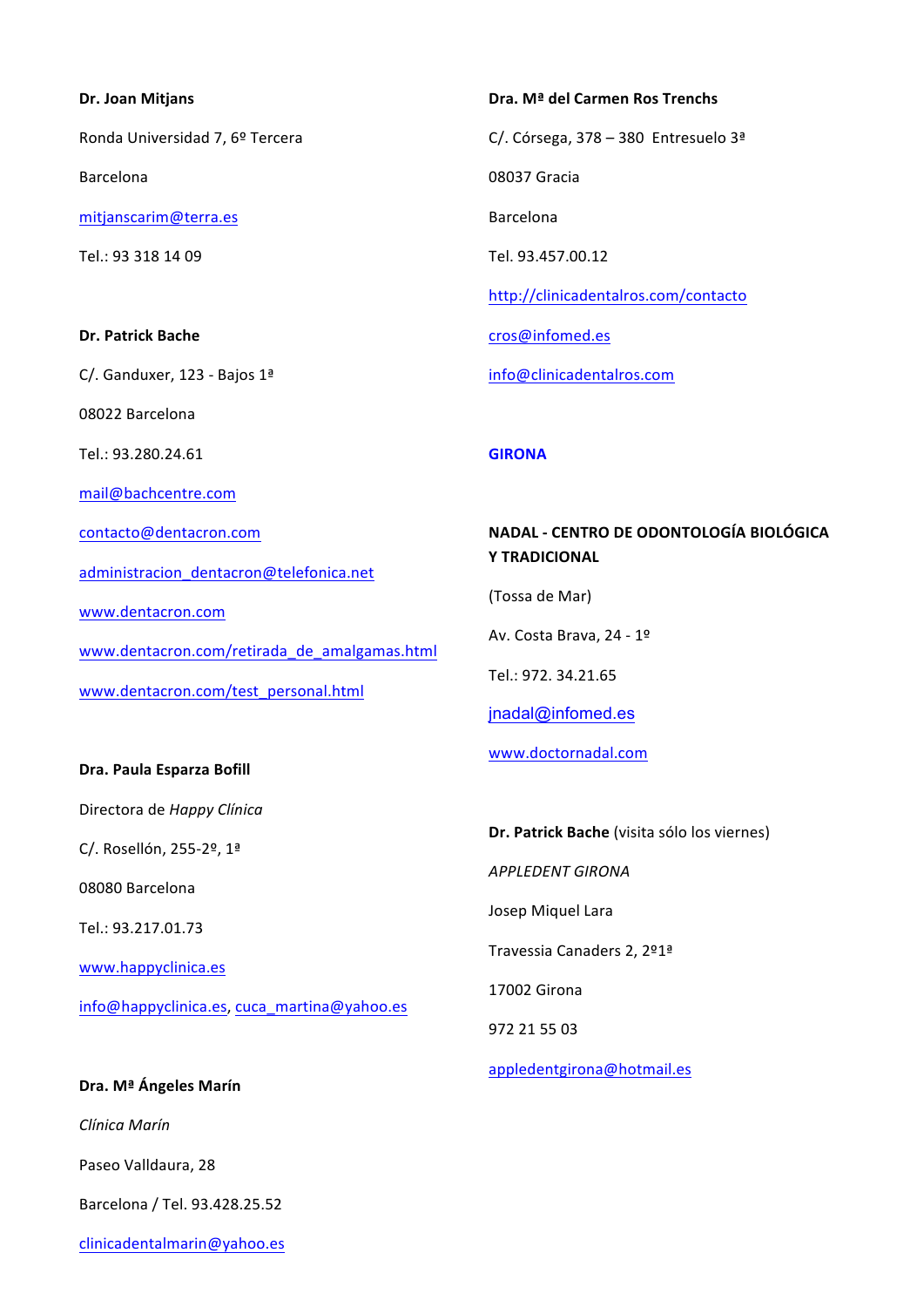#### **Dr. José Ignacio Calle Montes**

*Institut Odontològic Blanes* Avda. Joan Carles I, 80 17300 Blanes La Selva, Girona Tel.: 972 353 767 Fax. 972 353 767 callemontes@hotmail.com

#### **LLEIDA**

25005 Lleida 

Tel.:973.22.24.24

rrosell@lleida.net

# **Dr. Federico López-Amo Calatayud** *Clínicas dentales DENTIUM* Odontología alternativa Micer Mascó, 35-1º-1ª 46010 Valencia Tel. 96 339 05 12 info@odontologia-integral.com

www.odontologia-integral.com

### **CLÍNICA MÜLLER – INSTITUTO CLÍNICO DENTAL**

Avda. Aragón, 25 Bajo

46010 Valencia

www.clinicamuller.es

Email: cmuval@hotmail.com

Dr. Thomas Müller (Médico jefe, Prótesis

Dra. Cristina Müller (Cirugía oral, Implantología,

Zirconio y Tecnología CAD CAM),

Universidad de PARIS),

Tel.: 963 607 788

Fax: 963 936 134

#### **COMUNIDAD VALENCIANA**

**Dr. RAMÓN ROSELL JUVILLÁ**

C/. Corregidor Escofet, 68 Baixos

**VALENCIA**

**Dra M ª Jose Oltra** ESTÉTICA ORAL BLASCO IBÁÑEZ SL Dra en Medicina y Cirugía Especialista en Cirugía y Estomatología Avda. Blasco Ibañez, 64 esc 2 ptas 3 y 4 46021 Valencia Tel /Fax 96 361 00 11 mjoltra@prored.es www.mariajoseoltra.com Dra. Ana Müller (Ortodoncia, Invisalign y Técnica Damon) **Dra. Beatriz Sarrión Navarro** Dra. María Isabel Nieto Nadal *Clínica Dental Francia* Avda. de Francia 18, esc.3, pta.2 46023 Valencia 96 336 56 36 clinicafrancia@hotmail.com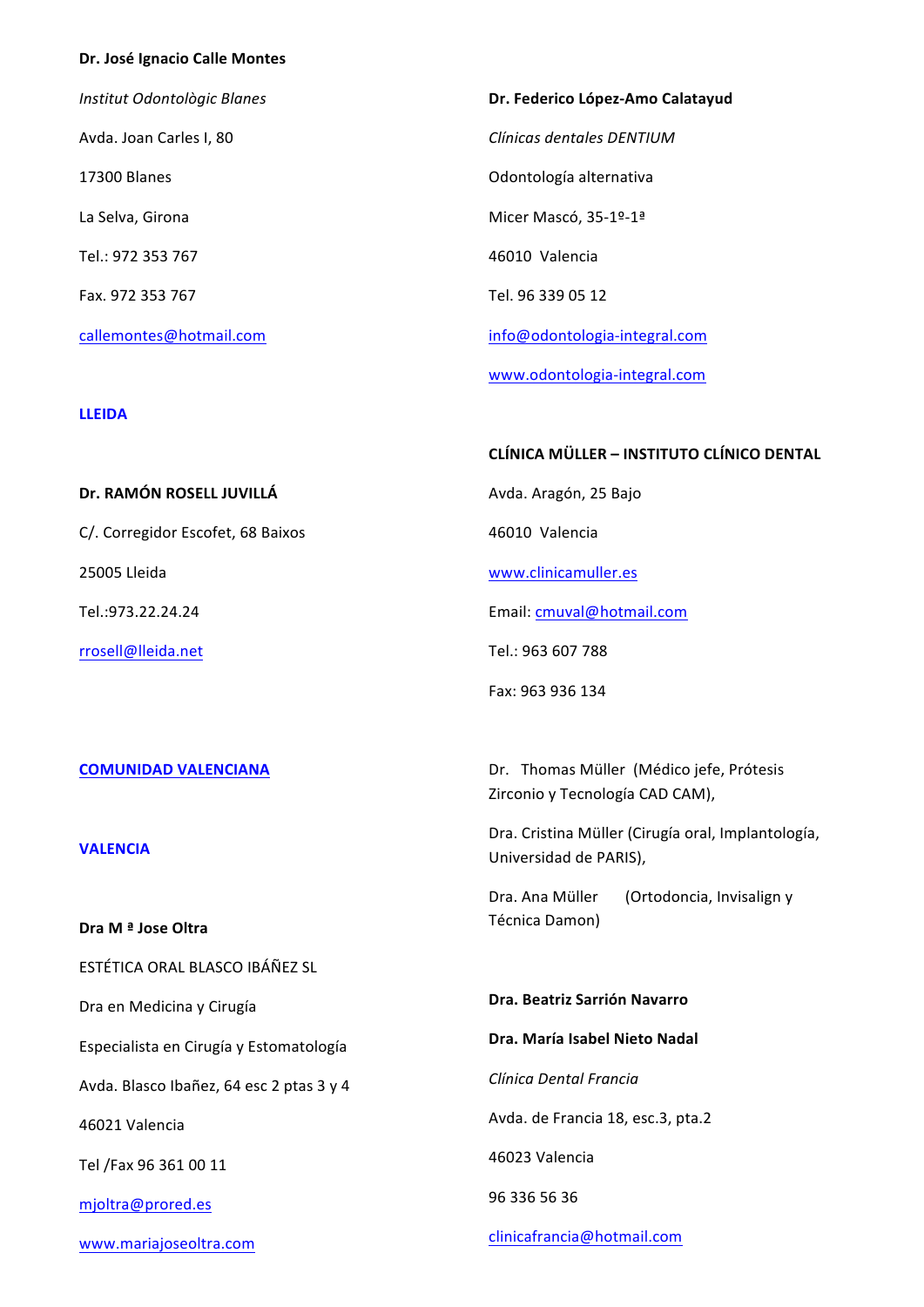#### **ALICANTE**

**Dra. Karen Marshall & Associate Dentists** *Clínica dental 'El Puerto'* Avda. del Puerto, 20 Jávea (Alicante) www.clinicadentalelpuerto.com info@clinicadentalelpuerto.com Tel.: 96.646.11.43

**Clínica Dental Maceiras Chao, M. y Bonmati Buades, J. Dra. María Maceiras Chao & Dr. José Bonmati Buades** Ronda de Outeiro, 37 bajo (esquina calle Carballo, 13) 15009 A Coruña Tel.: 981.17.05.26 bonmati\_maceiras@hotmail.com

#### **PONTEVEDRA**

**Clínica Dr. José Fco. Lijó González**  Avda. Castelao, 45 - Portal 2, 1ºC Vigo (Pontevedra) Tel.: 986. 21.03.70 lijo@infomed.es

**Dr. Manuel García González** Odontología y Estomatología *Clínica Redondela* C/. General Rubín, 6 36800 Redondela (Pontevedra)

Tel.: 986.40.48.45

#### **DENTISTAS GALICIA**

**Dr. Joel Weinberg**

*Clínica CALPE DENTAL*

Edificio Albamar Bajo

03710 Calpe (Alicante)

info@calpeonline24.com

Tel.: 96.583.56.57 (24 horas)

Para emergencias sólo: 628.09.52.49

www.calpedental.com

Avda. Ejércitos Españoles, 16

#### **A CORUÑA**

**Dr. Juan Antonio Ferreira Carballo**

C/. Menéndez Pelayo, 4-6

15005 A Coruña

Tel.: 981.12.05.39

jferreiracarballo@yahoo.es

*Clínica Vigo* C/. Amor Ruibal, 8 - chalet bajo Vigo (Pontevedra) Tel.: 986.42.55.46 Web: www.institutodentalyposturalgarla.com Emails: info@clinicasgarla.com, garlaredondela@gmail.com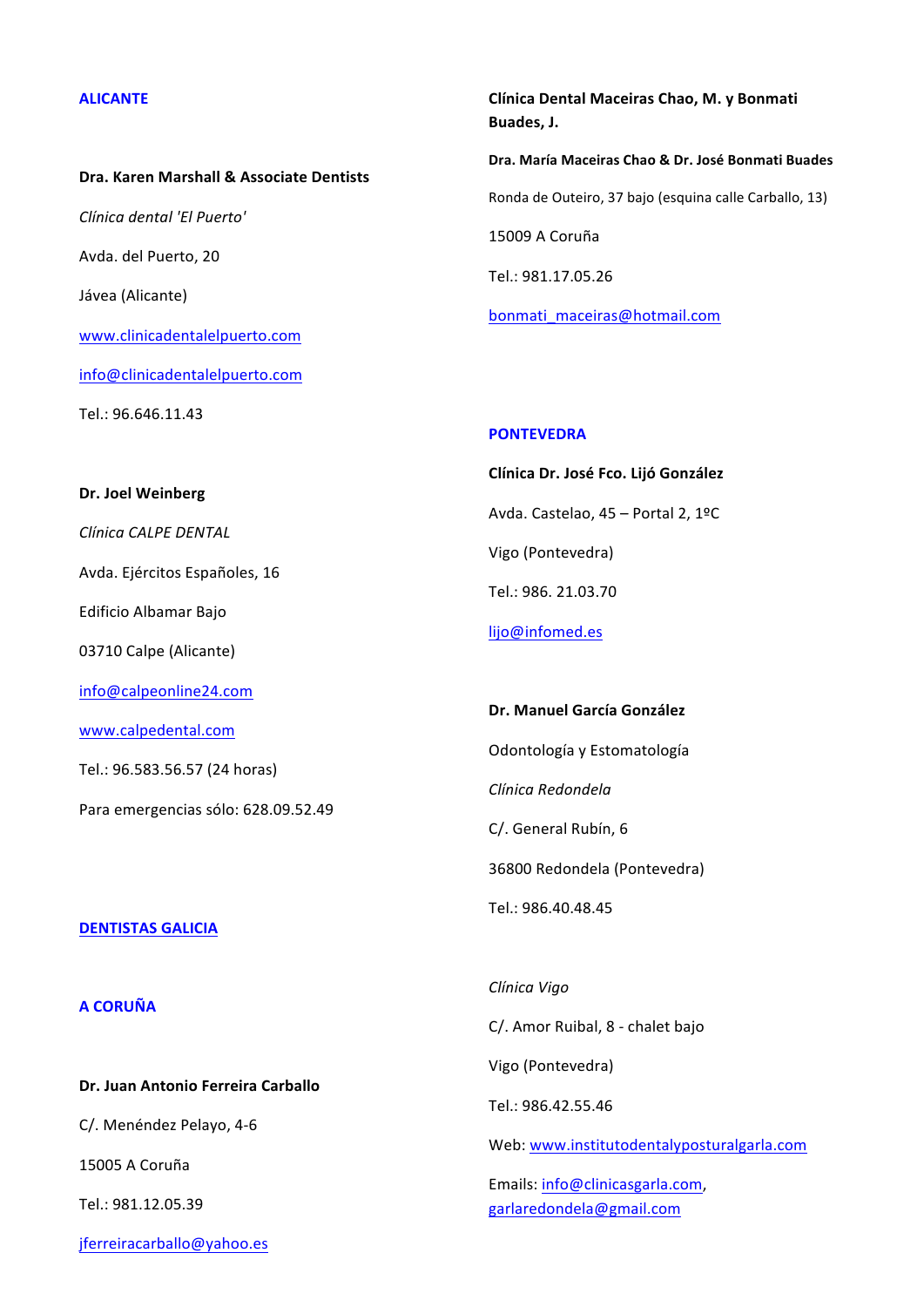## **Dr. Rafael Piñeiro Sande**

*Clínica Dental Piñeiro Sande*

Ribeiro, 1 Corbillón

36634 Cambados (Pontevedra)

Tel.: 986.54.24.07

Fax: 986.00.00.00

Emails: info@pineirosande.com

pineirosande@mundo-r.com

www.pineirosande.com

http://pineirosande.com/blog/protocolo-para-elcambio-de-amalgama-de-plata/

**Dr. Sergio Gabriel Ituarte Martínez** 

 $C/$ . Talavera,  $7 -$  Bajo Izq.

28016 Madrid

Tel.: 91.458.51.52

sytuartem@yahoo.es

www.semosa.es/odotologia%20neurofocal.htm

#### **Dr. Eusebio Villar Velasco**

*Clínica Dental VIVE-RIE.SL*

C/. Jilguero, 6 - Bajo

28025 Madrid

Telf. 91 525 06 25

nuevaguinea98@yahoo.com

www.infomed.es/sekmo/miembros/evillar.pdf

#### **LUGO**

En Lugo tb. hay un Dentista (que tb. es *Cirujano Maxilofacial de Cabeza y Cuello)* y aunque él mismo no retira amalgamas, etc., ha formado a un grupo de dentistas que sí lo hacen con buen protocolo. Se llama Joaquín Mendonça Caridade y trabaja en el Hospital privado Polusa. Es el presidente de www.cirujanosdelmundo.com Su email: joaquin@cirujanosdelmundo.com

# **Dra. Mª Carmen Verdú Lázaro**

C/. Diego de León, 58

Bajo Izda., Escalera B

28006 Madrid

Tel.: 91.401.74.65

info@dcave.es

cverdu@dcave.es

www.dcave.es

www.dcave.es/archivos/cvCarmen.pdf

## **Dra. María Judith Gelfo Flores**

C/. Alfonso XII,  $58 - 19$  Izda.

28014 Madrid

**MADRID**

Tel.: 91 528 66 14 - 91 527 17 65

dragelfo@odontologia-holistica.com

www.odontologia-holistica.com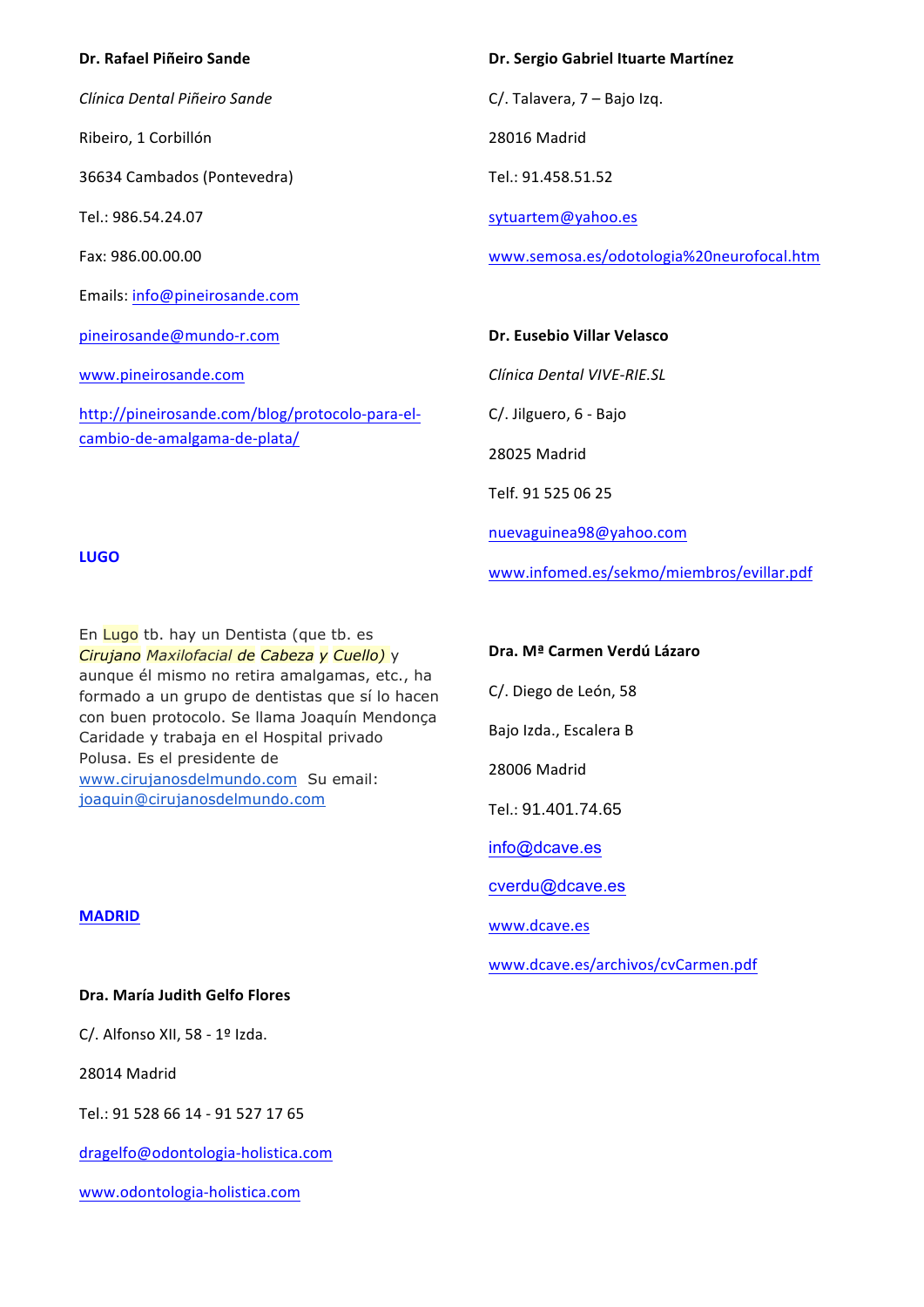## **Dr. José Ribot Florit**

*EUDENT*

*Clínica Dental Biológica y Natural*

Licenciado en Medicina y Cirugía. Especialista en Estomatología

C/. María de Molina,  $62 - 1$ ºD

28006 Madrid 

 $Tel \cdot 915621466$ 

jribot@terra.es

#### **Dr. Daniel de Feo**

*Clínica Dental "Las Rozas"*

Tel.: 91 637 73 91

www.clinicadentallasrozas.com/retiradaempastes .htm

dnelson59@gmail.com

info@clinicadentallasrozas.com

## **Clínica dental de la** *Fundación Alborada*

www.fundacion-alborada.org/consulta-deodontologia/odontologia-ambiental.html

## **CPS. Consulta de Promoción de la Salud S.L.**

*Odontología Natural*

Plaza de los Arcos, local 9

28770 Colmenar Viejo

Tel.: 91 846 39 48 / 902 19 70 80

odonto@cpsnatural.com

www.cpsnatural.com

### **Dra. Susana Agüero Longo**

*Clínica Dental Soto del Real*

C/. Del Prado  $2 - 19$  C

28791 - Soto del Real

Tel.: 91 847 61 15

odonto@cpsnatural.com

susanaguero@telefonica.net

**Dra. Arancha Nieto** *Centro de Rehabilitación Juan XXIII* C/. Juan XXIII, 6 Torrejón de Ardoz

Tel.: 91 655 53 65

#### **Dr. Miguel Ángel Recatero**

C/. Goya, 38 - 1ºDcha.

28001 Madrid

Tfnos.: 91 577 54 68 - 91 577 54 29

estomatologiaholistica@hotmail.com

www.estomatologiaholistica.es/contenidos/ver/p roblemas-bucodentales

## **Dra. Katia Ruiz Alvear**

C/. Rodríguez San Pedro, 70

28015 Madrid

(entre el metro de Arguelles y Moncloa. Líneas 3,4 y 6. Autobuses 44-133-C1-C2)

Tel.: 91 544 01 05

www.princesadent.com/nosotros

www.princesadent.com/retirada-amalgamas

princesakarual64@yahoo.es princesadent70@gmail.com